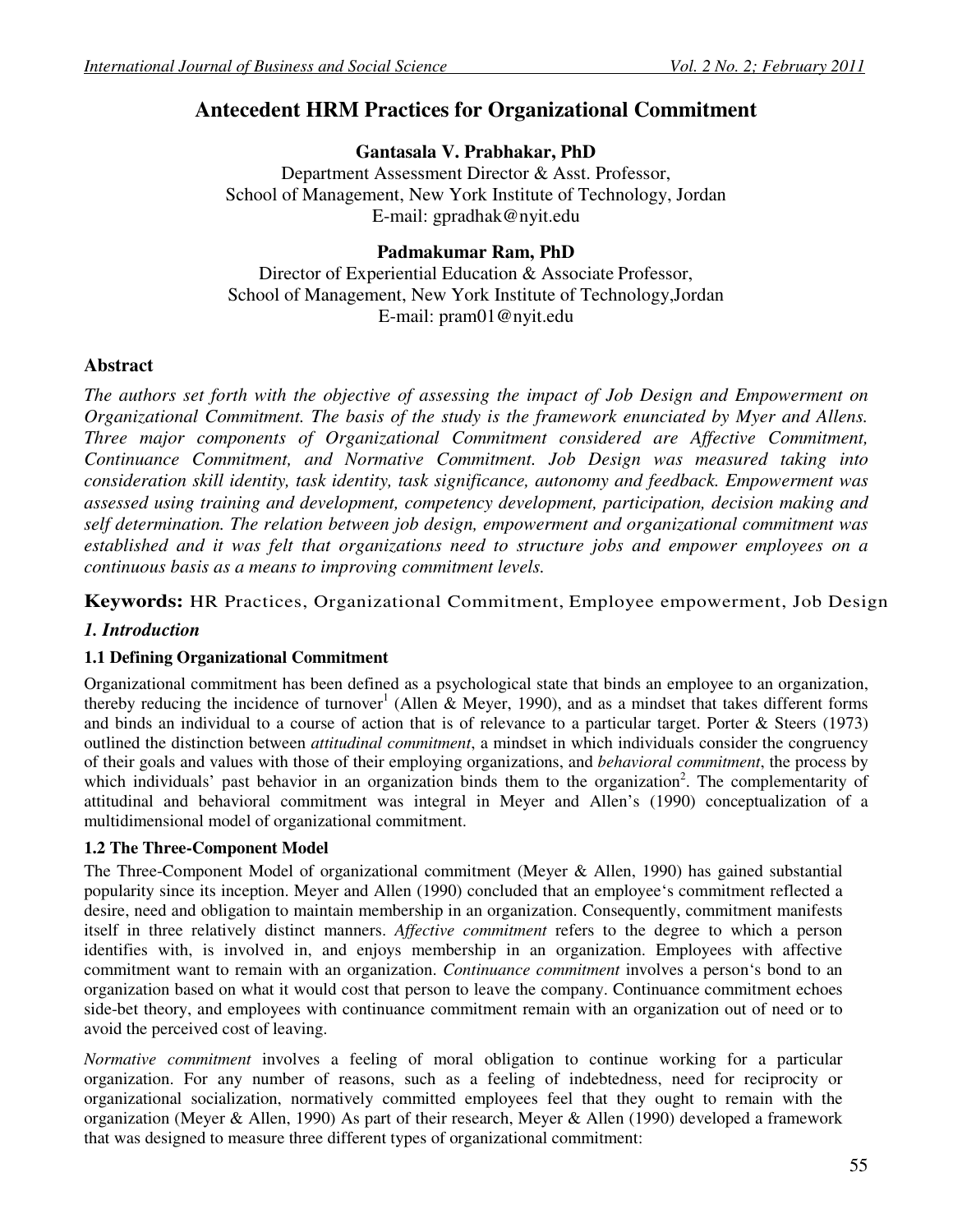(a) *Affective commitment* refers to employees' emotional attachment, identification with, and involvement in the organization. Employees with a strong affective commitment stay with the organization because they *want to*.

(b) *Continuance commitment* refers to employees' assessment of whether the costs of leaving the organization are greater than the costs of staying.

Employees who perceive that the costs of leaving the organization are greater than the costs of staying remain because they *need to.* (c) *Normative commitment* refers to employees' feelings of obligation to the organization. Employees with high levels of normative commitment stay with the organization because they feel they *ought to*. To cope with increased competitive pressure of globalization and demand for efficiency, many organizations have come to rely on the strategy of restructuring and downsizing. The effectiveness of this strategy, however, depends, in part, on its impact on survivors' work attitudes and behaviors. Unfortunately, much of the evidence from research on survivors' work-related attitudes and behaviors subsequent to restructuring and downsizing have documented evidence of feelings of job insecurity, *intent to*  quit, decline in organizational commitment, loyalty and trust, among others<sup>3</sup>. Of these, intent to quit poses the most serious threat to the effectiveness of the restructuring and downsizing strategy because if unchecked, with appropriate organizational interventions, it leads to voluntary turnover of high performing survivors on whose long-term commitment, motivation and loyalty, the success of restructuring and downsizing depends (Mueller et al. 1989, Spreitzer and Mishra, 1998).

What is more, intent to quit is considered to be one of the most reliable predictors of voluntary turnover<sup>4</sup>. This underscores the need for a conscious and structured organizational approach to the management of survivors' adverse reactions (intent to quit and subsequent voluntary turnover) to restructuring and downsizing. Using Larzarus and Folkman's (1984) theory of stress offer a theoretical model that explains survivors' responses to downsizing<sup>5</sup>. It classifies responses as either constructive or destructive and explains how they are influenced by trust, sense of justices, empowerment and job redesign. Empowerment and work redesign, they argue, influence secondary appraisal and facilitate constructive active responses because they enhance survivors' assessments of their capacity to effectively respond to the challenges that restructuring and downsizing represent. Consequently, they respond by obeying orders, waiting willingly through good and bad times for conditions to improve in the organization, accepting the goals and objectives assigned to them by management and by actively finding ways to help the organization fulfill the objectives of the downsizing.

#### **1.2.1 Affective Commitment**

Affective commitment is defined as employee emotional attachment to, identification with, and involvement in the organization and its goals. It results from and is induced by an individual and organizational value congruency. As a result, it becomes almost natural for the individual to become emotionally attached to and enjoy continuing membership in the organization<sup>6</sup>, identified factors which help create intrinsically rewarding situations for employees to be antecedents of affective commitment. These factors include such job characteristics as task significance, autonomy, identity, skills variety and feedback concerning employee job performance, perceived organizational support or dependence (the feeling that the organization considers what is in the best interest of employees when making decisions that affect employment conditions and work environment), and the degree that employees are involved in the goal-setting and decision-making processes.

#### **1.2.2 Continuance Commitment**

Continuance commitment is defined as willingness to remain in an organization because of personal investment in the form of nontransferable investments such as close working relationships with coworkers, retirement investments and career investments, acquired job skills which are unique to a particular organization, years of employment in a particular organization, involvement in the community in which the employer is located, and other benefits that make it too costly for one to leave and seek employment elsewhere.

#### **1.2.3 Normative Commitment**

Normative commitment is induced by a feeling of obligation to remain with an organization. Such a feeling of obligation often results from what Wiener<sup>8</sup> characterized as "generalized value of loyalty and duty." This is an almost natural predisposition to be loyal and committed to institutions such as family, marriage, country, religion and employment organization as a result of socialization in a culture that places a premium on loyalty and devotion to institutions.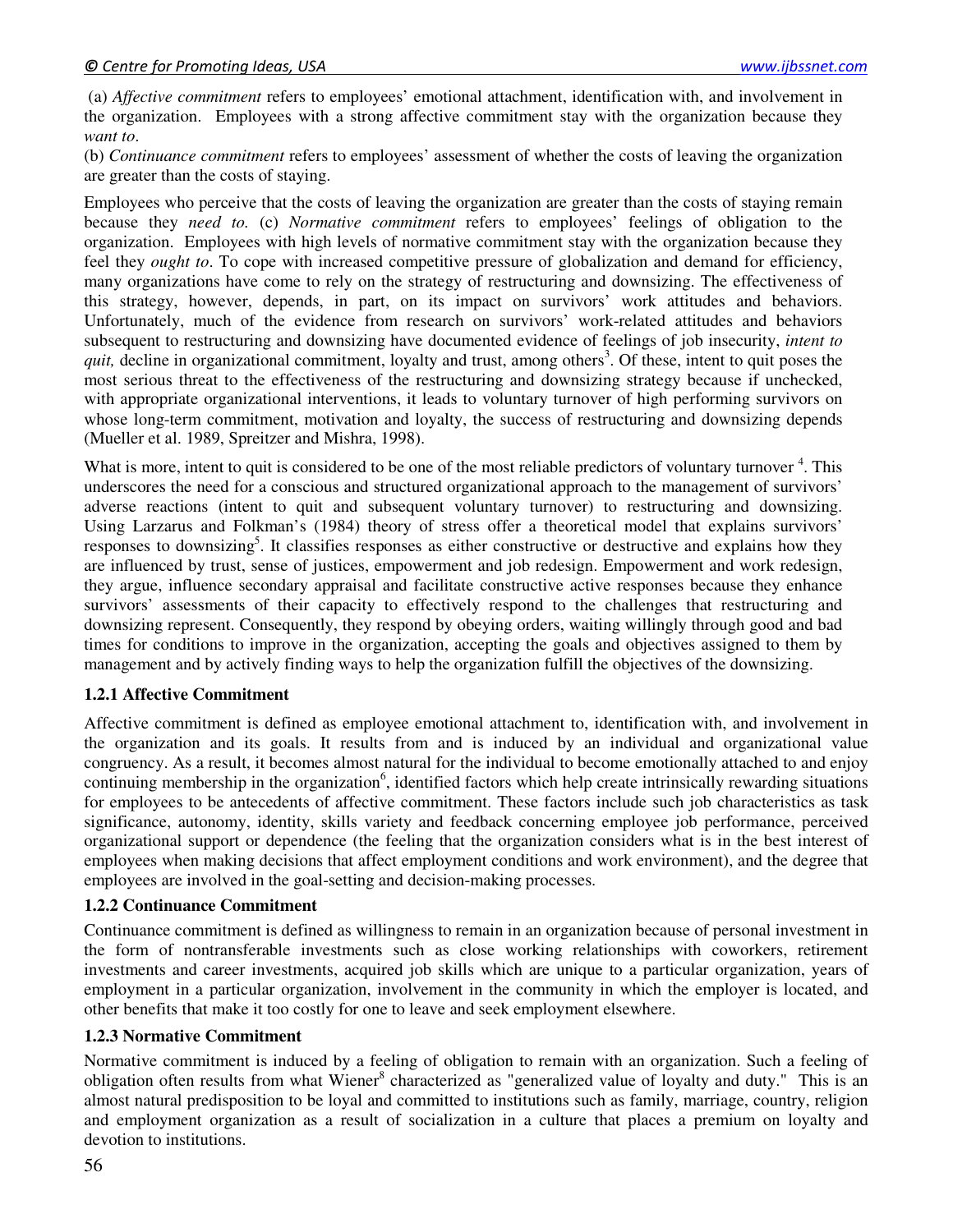This view of commitment holds that an individual demonstrates commitment behavior solely because she or he believes it is the moral and right thing to do. Schwartz and Tessler (1972) identified personal norms as the factor responsible for what Wiener referred to as an internalized normative pressure, that makes organizational commitment a moral obligation because the individual feels he or she ought to do so $9$ . This feeling of moral obligation is measured by the extent to which a person feels that he or she should be loyal to his or her organization, make personal sacrifice to help it out and not criticize it <sup>10</sup>.

# *1.0 Impact of commitment*

Common to all of the three types of commitment is the view that commitment is a psychological state that (a) characterizes the employee's relationship with the organization, and (b) has implication for the decision to continue or discontinue membership in the organization. Employees with a strong affective commitment remain with an organization because they want to, those with a strong continuance commitment remain because they have to, and those with a strong normative commitment remain because they feel they ought to. Allen and Meyer (1990), found, however, that these three classifications of commitment are conceptually and empirically separable. Even though there appears to be some overlap between affective and normative commitment, both were found to be relatively independent of continuance commitment. Therefore, they can be measured separately.

# *2.0 Approaches to study Commitment*

Over the years, two basic approaches have been used to study organizational commitment: commitment-related attitudes and commitment-related behaviors. Each approach offers a slightly different definition. The commitment-related attitude approach defines organizational commitment as a partisan, affective attachment to the goals and values, and to the organization for its own sake, apart from its purely instrumental worth define it as the willingness of an employee to exert a high level of effort on behalf of the organization, a strong desire on behalf of the organization, and an acceptance of its major goals and values<sup>11</sup>. According to Mowday, Steers and Porter (1982), attitudinal commitment represents a state in which an individual identifies with a particular organization and its goals and wishes to maintain membership in order to facilitate these goals<sup>12</sup>. The commitment-related behavior approach focuses on a behavioral pattern guided by internalized normative pressures to act in a way that meets organizational goals and interest (Wiener, 1982).

Wiener argued that the pattern of behavior resulting from commitment should possess the following characteristics: (1) it should reflect personal sacrifices made for the sake of the organization; (2) it should show persistence - that is, the behaviors should not depend primarily on environmental controls such as reinforcements or punishment, and (3) it should indicate a personal preoccupation with the organization, such as devoting a great deal of personal time to organization-related actions and thoughts. In this sense, organizational commitment is viewed as (1) willingness of an individual to identify with and the desire not to leave an organization for selfish interest or marginal gains; (2) willingness to work selflessly and contribute to the effectiveness of an organization; (3) willingness to make personal sacrifice, perform beyond normal expectations and to endure difficult times with an organization-- low propensity to "bail-out" in difficult times (4) acceptance of organization's values and goals - - the internalization factor. This study adopted the organizational commitment behavior-related approach.

# *4.0 Statement of the problem:*

Organizational commitment is an attitude and is therefore a difficult parameter to measure. Further organizational commitment is comprised of Affective, Continuance and Normative commitments.

This is a complex combination of emotional, informational and obligatory inclinations of employees and is therefore not easy to ascertain. It may be also noted that attitude change and level of commitment cannot remain static.

# *5.0 Need for the study*

 Organizational Commitment is a very important element in having an able, willing workforce that is desirous of continuing with the organization and are willing to contribute at high levels of performance. An Organization like XYZ Air (the actual name of the organization is not revealed) finds it necessary to assess the levels of Organizational Commitment from time to time for only a committed team can accomplish organizational goals in a competitive market.

# *6.0 Scope of the study*

The present study encompasses two possible important inputs that influence organizational commitment.

- Job design
- Employee empowerment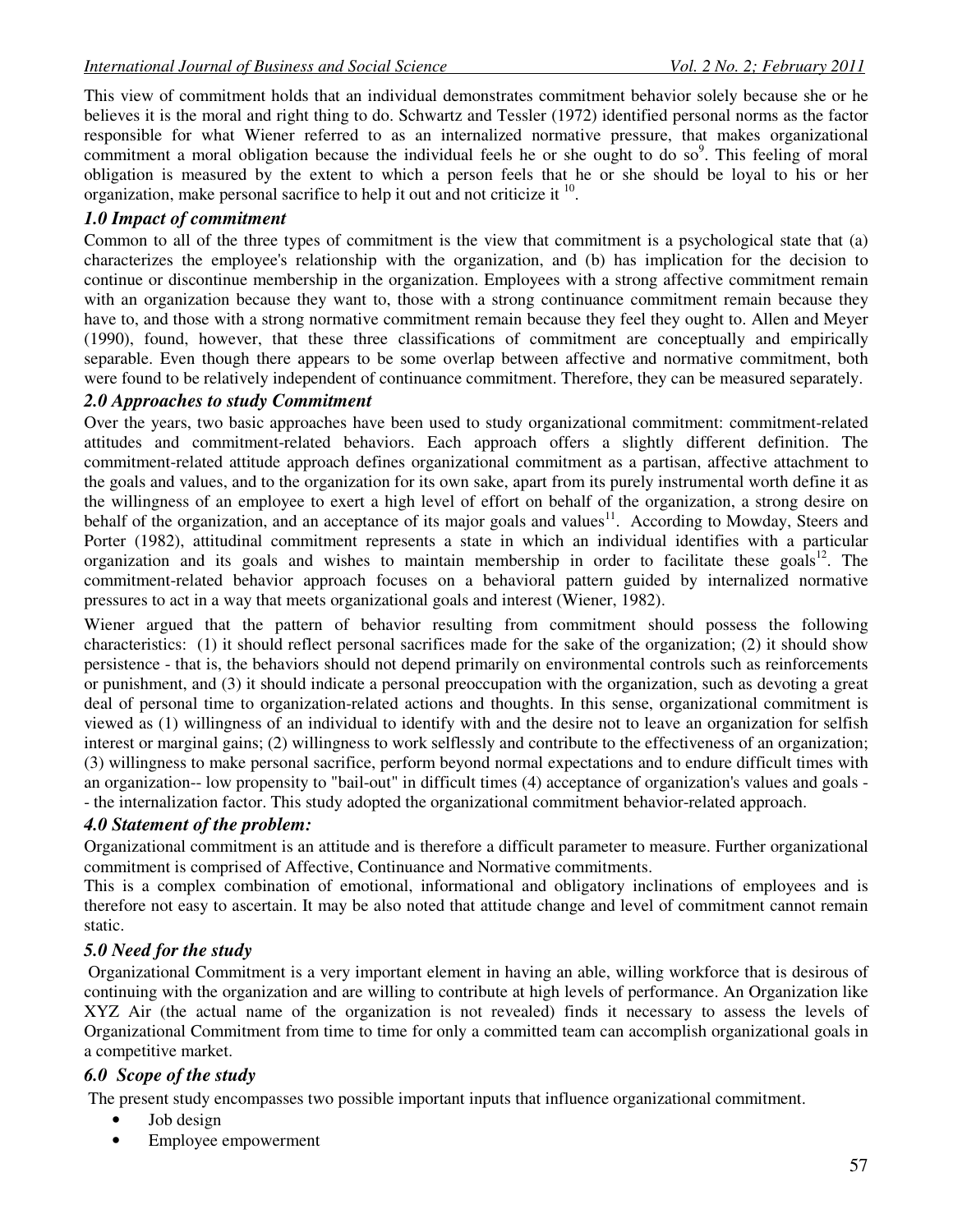Further the study covers managerial cadre of XYZ Air (the actual name of the organization is not revealed) as the technical, support staff and pilots, and maintenance personnel are inaccessible.

#### *7.0 Objectives*

- 1. To assess Organizational Commitment of top and middle level employees of XYZ Air (the actual name of the organization is not revealed).
- 2. To ascertain the impact of Job Design, Employee empowerment and other HR influences on Organizational Commitment levels.
- 3. To suggest measures in improving level of Organizational Commitment of employees.

### *Hypothesis*

1. Job design is positively related to organizational commitment.

2. Employee empowerment has an influence on organizational commitment.

### *8.0 Research Methodology*

The data was gathered using a structured questionnaire from a sample of 188 employees using the simple random sampling technique. Simple percentages and chi-square test was used to analyze the data and test the hypothesis.

#### **8.1 Sample Size**

The sample is proposed to be selected employing simple random sampling with finite population. The formula for sample size calculations is:

SD can be calculated using  $\sigma = \sqrt{\left(\sum x^2 / n\right) - \left(\sum x / n\right)^2}$ . Sample size n is calculated using n =  $z^{2*} \sigma^{2*} N$  $(N-1)p^2$ 2

At 95% confidence level the value of 
$$
Z=1.96
$$

Simple percentages and chi-square test is used for analysis of data and interpretation.

# *9.0 Analysis*

Various dimensions that were considered for this study are presented with analysis below:

#### **9.1 Selection Criteria**

Respondents (54.25%) opine that the selection process takes into account skills, knowledge and experience required for success in performing jobs. However, the researchers in discussions with respondents assessed that the potential to gel and contribute in teams was not being assessed nor being given the importance. Also the respondents opined that being a team player and the ability to learn quickly were important competencies that were essential and indispensable to superior performances on the job. Training is an on-going process in the organization and the respondents confirmed that training was given to all organizational members irrespective of the department and cadre they belonged to.

#### **9.1.1 Participation in Decision-Making**

Participation in Decision Making was limited in the sense that only 43.61% answered in the affirmative of chances to participate in decision making. Respondents felt that avenues could be more for participation and a climate fostering participation must be created to harness the potential of organizational members.

#### **9.1.2 Dissemination of Strategic Information**

Strategic information seldom percolates to members down the organizational hierarchy at XYZ Air (the actual name of the organization is not revealed). Respondents opined that a shared vision could be created if there was dissemination of information. Only 32.97% of the respondents received some form of strategic information.

#### **9.1.3 Mixed System of Pay**

The presence of mixed system of pay in the organization is acknowledged by 91.48 % of the respondents. However they did not see a perfect linkage of pay for performance. This view has been reiterated in the next item of the survey.

#### **9.1.4 Performance-Pay Linkage**

While a majority (59.57%) of the respondents answered in the affirmative to the presence of a mixed system of rewarding, the remaining desired a stronger linkage between performance and pay. Pay, being an important input to prevent dissatisfaction can be given a close look to ensure equity, both internal and external.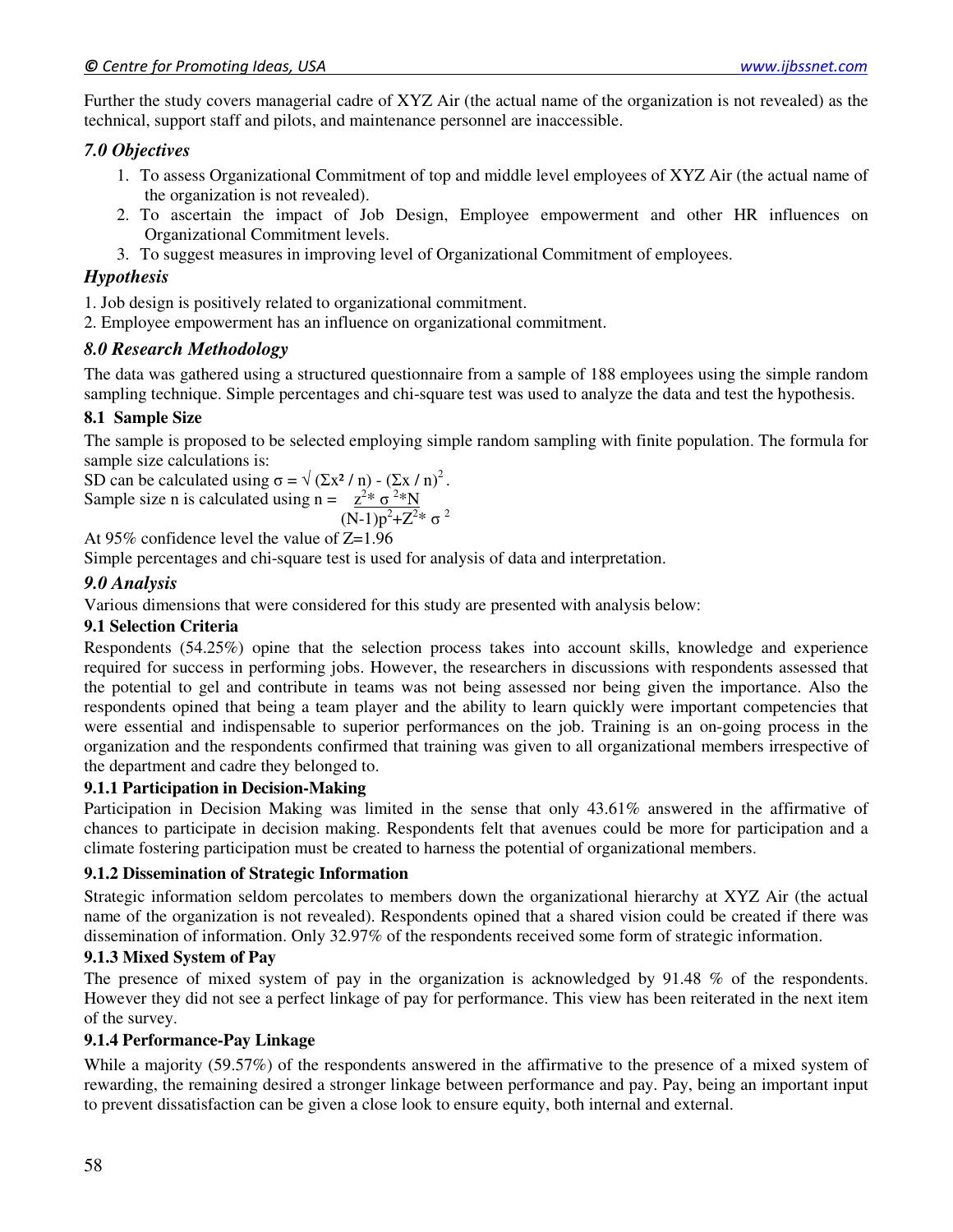# **9.1.5 Importance of Work**

52.12 % of employees felt that their work was an integral and important part of what they were. They identified themselves with their work. However the remaining opined that the work could be designed in a more interesting way. Through opinions collected by the researchers, the employees felt that the skills that they possessed were not completely utilized and they required more objective and timely feedback on their performance. This opinion is corroborated with what has been deciphered from the dimension Job design studied in this empirical survey.

#### **9.2 Analysis using weighted scores**

#### **9.2.1 Competence**

The organization provides periodic training to its employees and ensures updating of competencies. The respondents rate the competence development aspect at 1.34 out of a maximum possible score of +2. Skills imparted through training are job oriented and enhance respondent's ability to improve performance level.

#### **9.2.2 Self Determination**

Most respondents opine that they do not enjoy autonomy in deciding nuances of their work. Opportunities to innovate at the work place are few and mistakes are seldom tolerated. The dimension self determination has been measured taking into account autonomy, opportunities to innovate and tolerance to mistakes. Respondents rate the organization negative at -0.29.

### **9.2.3 Affective Commitment**

Respondents have a sense of belongingness and are emotionally attached to the organization. Problems are approached with concerted efforts and are owned up. XYZ Air (the actual name of the organization is not revealed) has created a value proposition and the employees perceive that they do influence outcomes in their departments. The respondents rate the organization positive at +0.35(from a scale that ranges from +2 to -2).

#### **9.2.4 Effort Commitment**

Effort commitment is an indicator of the willingness of employees to stretch their efforts beyond expectations. XYZ Air (the actual name of the organization is not revealed) employees are prepared to exert and exceed targets which is indicative of their higher effort commitment. Respondents score  $+1.0$  on this dimension of effort commitment. It augurs well for the organization as its employees are never hesitant to put in their best and raise their performance levels.

#### **9.2.5 Continuance Commitment**

Respondents of XYZ Air (the actual name of the organization is not revealed) opined that they would consider offers with better pay packages. Retention is a major area of concern for most organizations and XYZ Air (the actual name of the organization is not revealed) is no exception. Employees have low continuance commitment (- 0.96) and would consider other opportunities to move into. Continuance commitment is indicative of the cost of leaving present employment for a job incumbent.

# **9.2.6 Job Design**

Job designs generate the requisite interest in work to create higher commitment levels. The researchers have considered parameters like skill variety, task significance, recognition, autonomy and feedback for assessing appropriateness of job design at XYZ Air (the actual name of the organization is not revealed). Systematic job design can have a series of functional outcomes like experienced meaningfulness, job satisfaction, motivation and more importantly commitment. The above data indicate various results on these parameters. Employee's skill sets are not utilized completely by what they are required to do their jobs. However tasks performed by job incumbents are significant to the final outcomes. Employees at XYZ Air (the actual name of the organization is not revealed) get due recognition for their efforts. As inferred under the dimension self- determination, autonomy on the job is low. Little discretion is allowed in decision making, approaches to work and as to what should be accomplished. Feedback is also inadequate with respect to job incumbents current performances. Respondents also are not always certain of performance expectations. The combined effect of these dimensions is found to be negative at -0.16.

# **9.2.7 Empowerment**

Respondents opine that XYZ Air (the actual name of the organization is not revealed) provides ample opportunities to update with the latest.They also felt that training ensured a continuous learning process for organizational members. Organizational culture at XYZ Air (the actual name of the organization is not revealed) is conducive for experiential learning.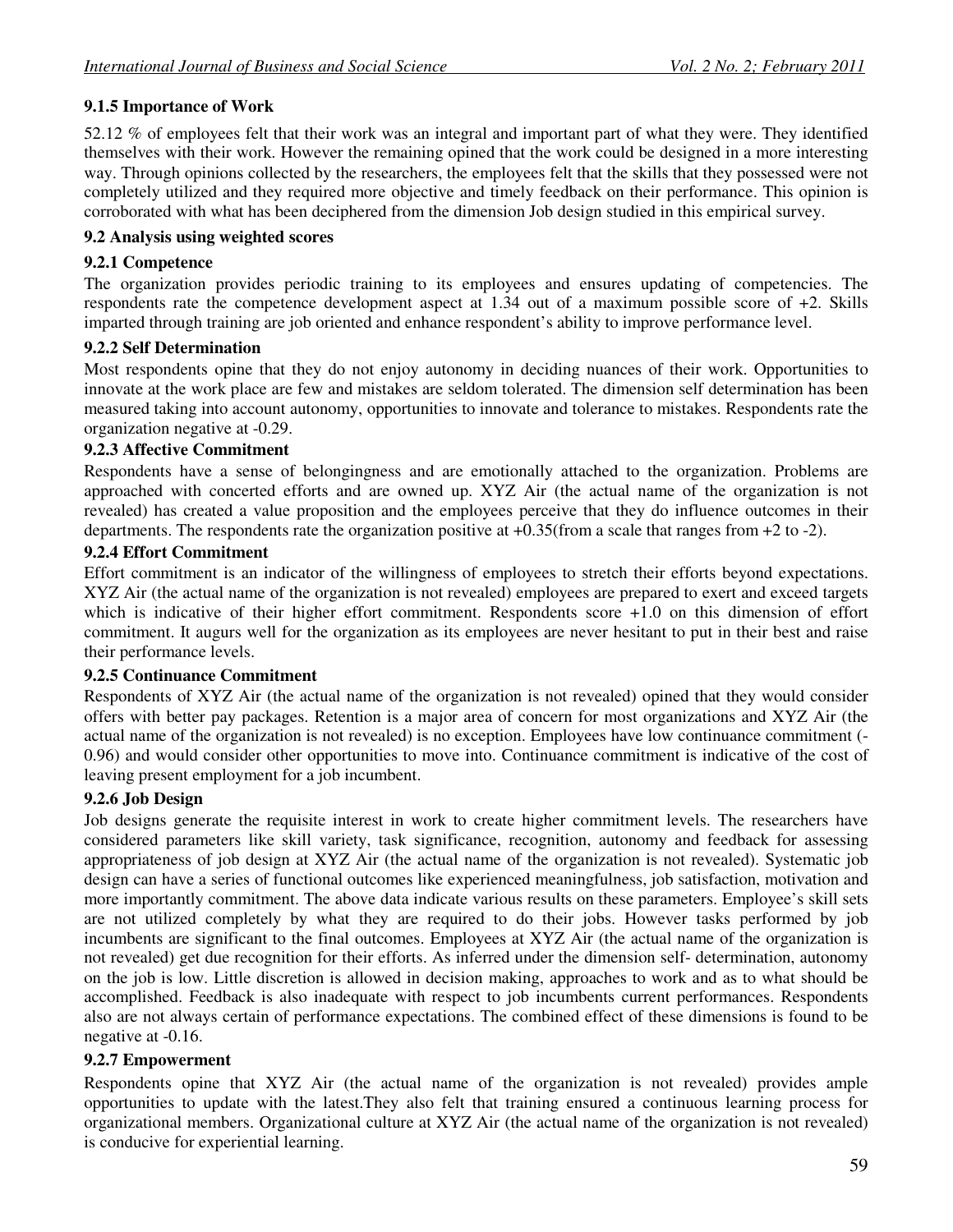Development and growth opportunities do improve the chances of increased commitment amongst employees. Empowerment, it is found is positive at 0.95. Higher scores on empowerment are also indicative of higher/greater accountability on the part of the employees.

#### **Hypothesis 1: Job Design is positively related to Organizational Commitment.**

The researchers set out to study the association between Job Design and Organizational Commitment. Chi-Square is employed to test the association between the two. The level of organizational commitment is considered as High, Average and Low. The matrix considered comprises of three rows and three columns. Therefore, the degrees of freedom is  $(r-1)$  \*  $(c-1)$ , here 4 being the degrees of freedom. Chi-Square value calculated using the above tables is 11.52. Cross-checking and comparing table value (9.48) it is found that calculated value is greater than the table value. Hence the alternate hypothesis is accepted and it is inferred that there is an association between Job Design and Organizational Commitment.

### **Hypothesis 2: Employee Empowerment has an influence on Organizational commitment.**

The second hypothesis presumes an association between Employee Empowerment and Organizational Commitment. Employee Empowerment is measured using a set of dimensions and the cumulative effect of all parameters gives us a measure of organizational commitment. The calculated value of 12.01 is greater than the table value of 9.48 at df=3. Therefore, the hypothesis that there is an association between Employee Empowerment and Organizational Commitment is accepted.Having established an association between Job Design, Employee Empowerment and Organizational commitment, the researchers now set out to assess the individual dimension strength and also assess the stronger dimensions that are contributing to organizational commitment

### *10.0 Findings*

Findings are presented in four broad sections. The first section is a summary of the influence of various HR dimensions assessed under this empirical work. The second section presents the various dimensions used to assess Organization Commitment. The third section presents various suggestions offered by respondents on training, job design and retention strategies that the organization may implement. The fourth and last section presents the results of Chi-Square tests employed to establish relationship between Job Design and Empowerment on Organizational Commitment.

#### **10.1HR Dimensions**

- 1. Majority of the respondents (54%) opined that the selection process took into account Skills, Knowledge and experience required to perform jobs.
- 2. Training was administered to all organizational members irrespective of their cadre.
- 3. Training was given once in six months and included case studies, videos, simulation sessions, sensitivity analysis etc.
- 4. Opportunities to participate, the respondents felt are not as they feel ideal and only 43.61% of the respondents confirmed of the opportunity to participate in decision making.
- 5. Many respondents (67.02%) wanted more information on expectations and on current performance, as well as job instructional information from time to time. The others were satisfied with informational inputs that they received.
- 6. While most respondents (59.57%) opined that the pay structure was performance based, the remaining wanted a review of the structure to ensure equity.
- 7. Nearly half of the respondents (47.87%) sought more interesting jobs that utilized their skill sets completely and gave them ample opportunities to perform and be recognized.

#### **10.2Organizational commitment Dimensions**

- a. Competence: Continuous and periodic training in the organization is perceived positively and as being instrumental in developing competence. The organizations effort on this front is rated at 1.34 out of a maximum of 2 on a five point Likert's scale.
- b. Self Determination: Autonomy is scarce within the organization and this dimension is scored at -0.29 in the organization. The respondents also opined that greater freedom could only encourage greater responsibility and possibilities to improvise.
- c. Affective Commitment: A very important component of organizational component, affective commitment is scored marginally positive at +0.35. Though it does indicate a positive inclination to stay with the organization and a degree of emotional attachment, it also needs to be addressed and improved further.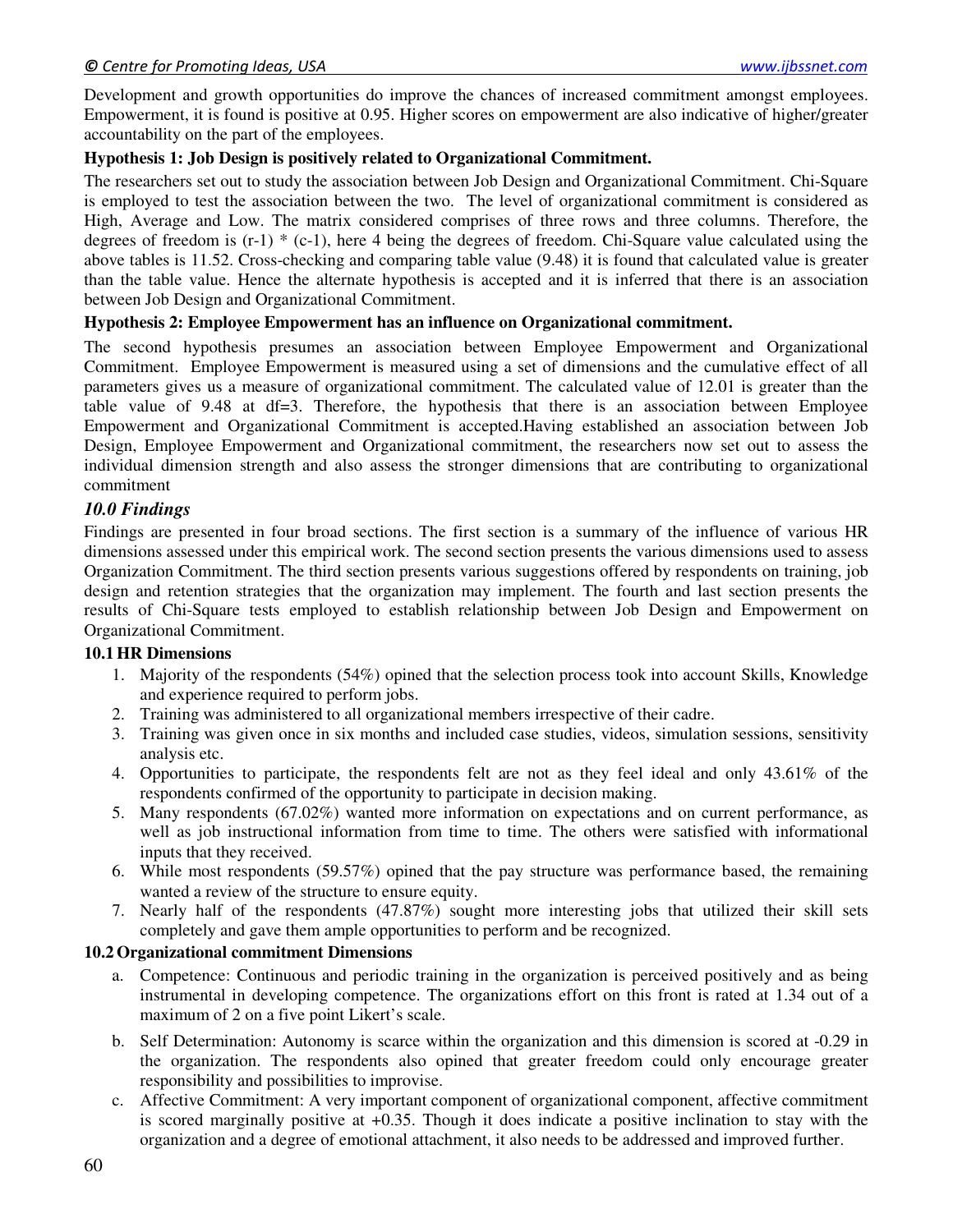- d. Effort Commitment: On a maximum scale that ranges between +2 to -2, effort commitment is scored by the respondents at +1.00. Though positive and healthy, it would augur well for the organization if it could consolidate on this dimension. Respondents were willing to exert and contribute their might to achieve organizational goals.
- e. Continuance Commitment: Indicative of the cost of leaving their present jobs, continuance commitment for the organization is found to be low at -0.96. This is a major area of concern for the employees wouldn't mind leaving the organization if greener pastures were available.
- f. Job Design: It is inferred from responses that the job incumbents skill variety isn't utilized completely, work design is not able to result in increased feeling of self-worth, responsibility, performance, commitment and satisfaction. This is evident as the respondents have rated the organization at -0.16 on a scale of  $+2$  to  $-2$ .
- g. Empowerment: Experiential learning, training that is an on-going process at XYZ Air (the actual name of the organization is not revealed) is one high point for the organization. It is scored positive at  $+0.95$  on this dimension of Organizational Commitment.

#### **11.0 Opinions of Respondents**

- a. Suggestions on Training: Four major suggestions were given by the respondents on trainings. The first one is on the frequency of training programs. The employees felt that the training programs could be more frequent than what existed currently. Training modules some felt should be based on a thorough training need assessment so that training could facilitate superior performance. Training content, 16.23 % felt could be re-designed from time to time to make the training programs more interesting and useful. Resource persons from outside the organization were desired by trainees for they felt the need for fresh ideas and innovative methods in training.
- b. Suggestions regarding Retention Strategies: Respondents gave a plethora of means to successfully retain skilled workforce. Of them, 27.27% opined that systematic career planning could help in retaining employees. 33.56 % opined that jobs need to designed to utilize all skills and that employees contributions must be significant in the final outcomes. Some respondents (21.67 %) made interesting suggestions that were related to Work Life Balance. They included the introduction of Flexitime, recreation, paid vacations etc. Some respondents (17.48 %) were concerned of the future of the organization for it has serious connotations to individual well-being.
- c. Suggestions on Design of Jobs: Respondents suggested measures to re-design jobs of which some common suggestions have been tabulated. 30.59 % of the respondents are for job enrichment as a means for improving commitment levels through job design. 23.88 % suggested appropriate job postings to ensure greater commitment levels on the job. Some (19.4 %) felt that activity analysis could be carried out to order the activities and generate higher commitment from job incumbents. Jobs they felt (26.11 %) can be structured to ensure team effort and synergy amongst organizational members.

#### *12.0 Suggestions*

- a. The organization may create a value proposition that attracts talented and qualified job incumbents and by delivering on these values the organization may improve commitment among employees.
- b. Training could be more frequent and need-based. The organizations appraisal process should be versatile enough to assess training needs based on which training content may be planned. Such an exercise could ensure greater transfer of learning and consistent performances from job incumbents.
- c. A climate that is conducive to participation is a pre-requisite before opportunities to participate are presented to employees. Superiors must be trained in participatory decision making techniques like brain storming, probing the whys', and team building to imbibe the importance of participation. Further, group responsibilities may improve participation opportunities.
- d. Communication must improve both at dyadic and at group levels for information to disseminate and be appreciated. Feedback sessions must be organized to clarify expectations and discuss performances. Counseling and mentoring must be employed to discuss hindrances that employees face, chart out development assignments and initiate corrective action.
- e. Designing jobs that are significant, assigning jobs that create identity for job incumbents and due recognition for jobs well-done would go a long way in increasing affective commitment. Organizational get-togethers, informal meetings, tokens of appreciations, citation, plaques, paid vacation, complimentary diaries, ties, visiting cards etc may be used to improve the sense of belongingness among respondents.